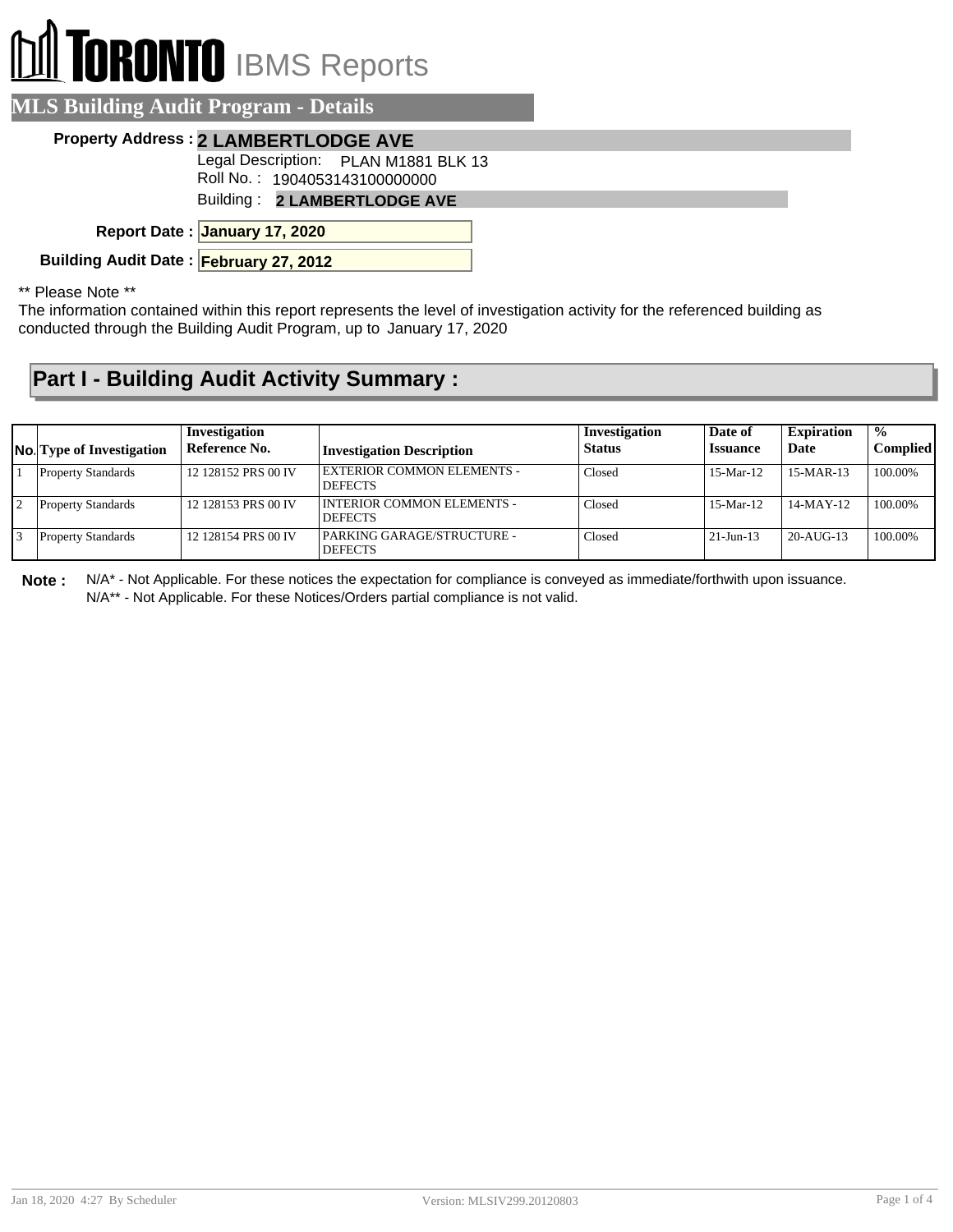## **Part II - Building Audit Details for Property Standards Orders :**

| <b>INo.</b> Investigation | Reference No. | <b>Investigation Description</b>                                 | <b>Status</b> | <b>Issuance</b> | <b>Date</b> | <b>Inspection Date</b> |
|---------------------------|---------------|------------------------------------------------------------------|---------------|-----------------|-------------|------------------------|
| Property Standards        |               | 12 128152 PRS 00 IV EXTERIOR COMMON ELEMENTS -<br><b>DEFECTS</b> | Closed        | 15-Mar-12       | 15-MAR-13   | 29-Mar-13              |

**No. of defects contained within the Order :**

**No. of defects that remain outstanding :**

|     | <b>Deficiency Details</b>                                                                                                                                                                                                          |                       |               |  |  |  |  |
|-----|------------------------------------------------------------------------------------------------------------------------------------------------------------------------------------------------------------------------------------|-----------------------|---------------|--|--|--|--|
| No. | <b>Violation/Defect</b>                                                                                                                                                                                                            | Location              | <b>Status</b> |  |  |  |  |
|     | The storm drain is not being maintained free from defect. (Namely: Drain located in courtyard is<br>not free from damage and defect (Surrounding brickwork around drain)                                                           | Courtyard             | Closed        |  |  |  |  |
| 2   | Roof drainage discharging at more than one hundred and fifty (150) millimeters above grade.<br>(Namely: Downspout discharging 61 inches above grade)                                                                               | East Side of Building | Closed        |  |  |  |  |
| 3   | Above ground discharge from downpipe or pipe is directed to discharge in a manner that is likely<br>to cause a hazard on a walkway, street and/or boulevard. (Namely: Downspout discharging<br>directly onto sidewalk / boulevard) | East Side of Building | Closed        |  |  |  |  |

**0**

**3**

| Type of<br>No. Investigation | $ $ Investigation<br>∣Reference No. | <b>Investigation Description</b>                                  | <b>Investigation Date of</b><br><b>Status</b> | <b>lssuance</b> | <b>Expiration</b><br>∣Date | <b>Next Scheduled</b><br><b>Inspection Date</b> |
|------------------------------|-------------------------------------|-------------------------------------------------------------------|-----------------------------------------------|-----------------|----------------------------|-------------------------------------------------|
| Property Standards           |                                     | 12 128154 PRS 00 IV PARKING GARAGE/STRUCTURE -<br><b>IDEFECTS</b> | <b>Closed</b>                                 | 21-Jun-13       | 20-AUG-13                  |                                                 |

**No. of defects contained within the Order :**

**No. of defects that remain outstanding :**

|     | <b>Deficiency Details</b>                                                                                                                                                                           |                |               |  |  |  |
|-----|-----------------------------------------------------------------------------------------------------------------------------------------------------------------------------------------------------|----------------|---------------|--|--|--|
| No. | <b>Violation/Defect</b>                                                                                                                                                                             | Location       | <b>Status</b> |  |  |  |
|     | Lighting in a garage is provided at less than 50 lux.                                                                                                                                               | Parking Garage | Closed        |  |  |  |
| 2   | The ceilings in the parking or storage garage are not maintained free of holes, breaks or cracks.                                                                                                   | Parking Garage | Closed        |  |  |  |
| 3   | The parking or storage garage is used to keep vehicles that are in a wrecked, discarded,<br>dismantled, inoperative or abandoned condition. (Namely: Vehicle bearing Provincial marker<br>BAXW 912) | Parking Garage | Closed        |  |  |  |
| 4   | The plumbing system is not kept free from leaks or defects. (Namely: Drain located in ceiling not<br>lfree from leaks)                                                                              | Parking Garage | Closed        |  |  |  |

**0**

**4**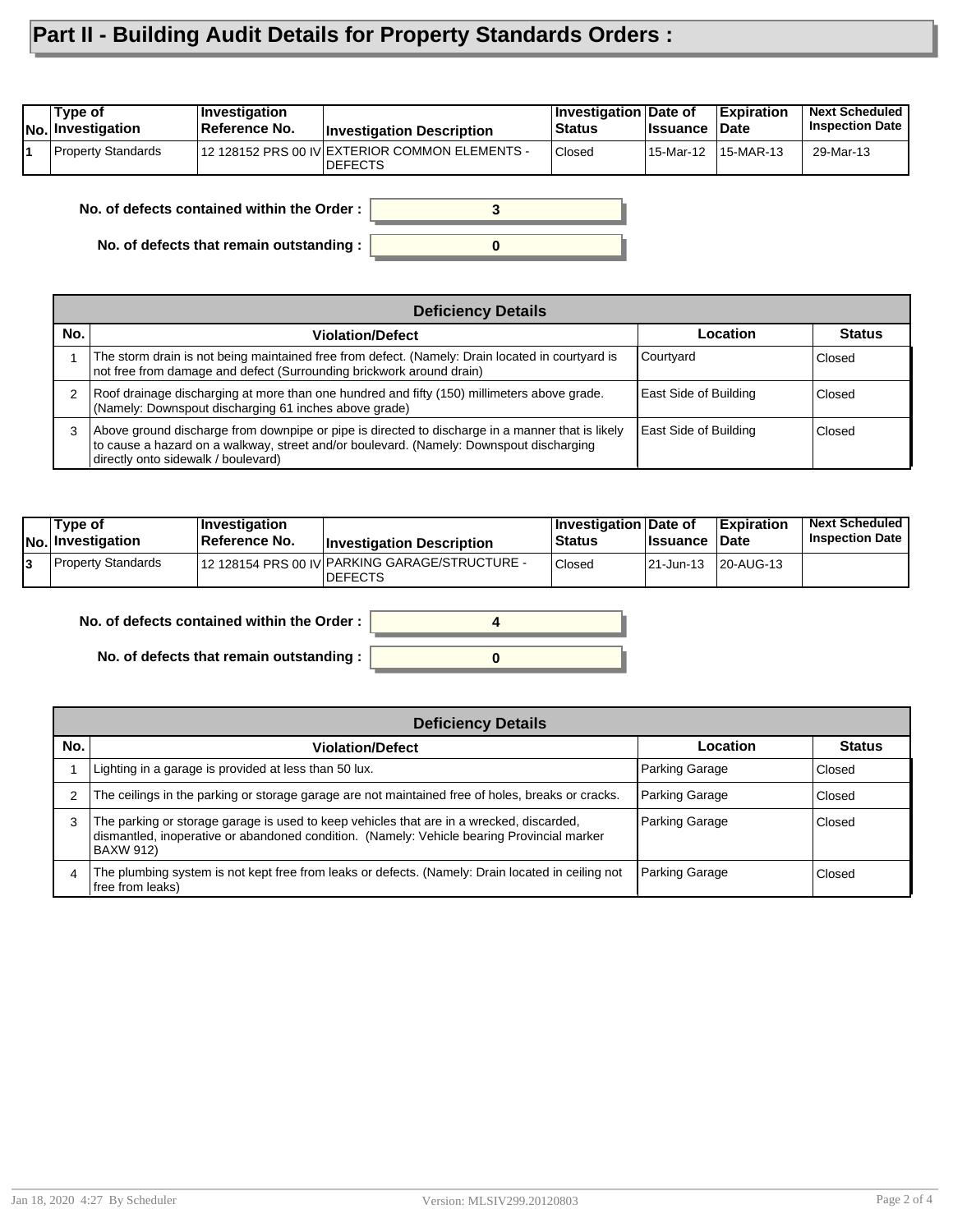| Type of<br>No. Investigation | $ $ Investigation<br><b>Reference No.</b> | <b>Investigation Description</b>                                 | ∣Investigation Date of<br><b>Status</b> | <b>Ilssuance Date</b> | <b>Expiration</b> | <b>Next Scheduled</b><br><b>Inspection Date</b> |
|------------------------------|-------------------------------------------|------------------------------------------------------------------|-----------------------------------------|-----------------------|-------------------|-------------------------------------------------|
| l Property Standards         |                                           | 12 128153 PRS 00 IV INTERIOR COMMON ELEMENTS -<br><b>DEFECTS</b> | <b>Closed</b>                           | 15-Mar-12             | $14-MAY-12$       | 6-Jun-12                                        |

| No. of defects contained within the Order: | 16 |
|--------------------------------------------|----|
| No. of defects that remain outstanding :   |    |

|                | <b>Deficiency Details</b>                                                                                                                                                                                     |                             |               |  |  |  |  |  |
|----------------|---------------------------------------------------------------------------------------------------------------------------------------------------------------------------------------------------------------|-----------------------------|---------------|--|--|--|--|--|
| No.            | <b>Violation/Defect</b>                                                                                                                                                                                       | Location                    | <b>Status</b> |  |  |  |  |  |
| 1              | Walls not maintained free of damage. (Namely: Damaged corner bead near apt# 311)                                                                                                                              | 3rd Floor                   | Closed        |  |  |  |  |  |
| 2              | Interior door and frame is not maintained in good repair. (Namely: Rust perforation located on<br>door frame)                                                                                                 | <b>Basement</b>             | Closed        |  |  |  |  |  |
| 3              | The property is not maintained clean in accordance with the standards. (Namely: Improper<br>storage and retention of materials)                                                                               | <b>Basement</b>             | Closed        |  |  |  |  |  |
| 4              | Lighting in a service room is provided at less than 200 lux.                                                                                                                                                  | <b>Compactor Room</b>       | Closed        |  |  |  |  |  |
| 5              | The electrical connections are not maintained in a safe and complete condition. (Namely:<br>Electrical connection in ceiling missing junction cover)                                                          | Compactor Room              | Closed        |  |  |  |  |  |
| 6              | The plumbing system is not kept free from leaks or defects. (namely: Floor drain backup located in<br>compactor room)                                                                                         | Compactor Room              | Closed        |  |  |  |  |  |
| $\overline{7}$ | The property is not maintained clean in accordance with the standards. (Namely: Improper<br>storage of unused batteries)                                                                                      | <b>Ground Floor</b>         | Closed        |  |  |  |  |  |
| 8              | Wall(s) not maintained free of holes, cracks, damaged and deteriorated materials. (Namely: Wall<br>perforation located in electrical room)                                                                    | <b>Ground Floor</b>         | Closed        |  |  |  |  |  |
| 9              | The property is not maintained clean in accordance with the standards. (Namely: Improper<br>storage and retention of materials)                                                                               | <b>Mechanical Pump Room</b> | Closed        |  |  |  |  |  |
| 10             | Lighting in a service room is provided at less than 200 lux.                                                                                                                                                  | Roof Of Building            | Closed        |  |  |  |  |  |
| 11             | Exterior door not in good repair. (Namely: Door unable to close)                                                                                                                                              | Roof Of Building            | Closed        |  |  |  |  |  |
| 12             | Ventilation system or unit not regularly cleaned. (Namely: Ventilation covers require cleaning)                                                                                                               | Throughout Building         | Closed        |  |  |  |  |  |
| 13             | The property is not kept clean in accordance with the standards. (Specifically: Electrical closets<br>require cleaning)                                                                                       | Throughout Building         | Closed        |  |  |  |  |  |
| 14             | Floor covering not kept free from stains. (Namely: Carpet stains located throughout corridors)                                                                                                                | <b>Throughout Building</b>  | Closed        |  |  |  |  |  |
| 15             | Previously finished surfaces in the public area of the property are not maintained in good repair.<br>(Namely: Suite doors and jams throughout common area which require restoration - repair as<br>required) | Throughout Building         | Closed        |  |  |  |  |  |
| 16             | Immediate action has not been taken to eliminate an unsafe condition. (Namely: Door mats<br>located throughout common corridors creating trip hazard)                                                         | <b>Throughout Building</b>  | Closed        |  |  |  |  |  |